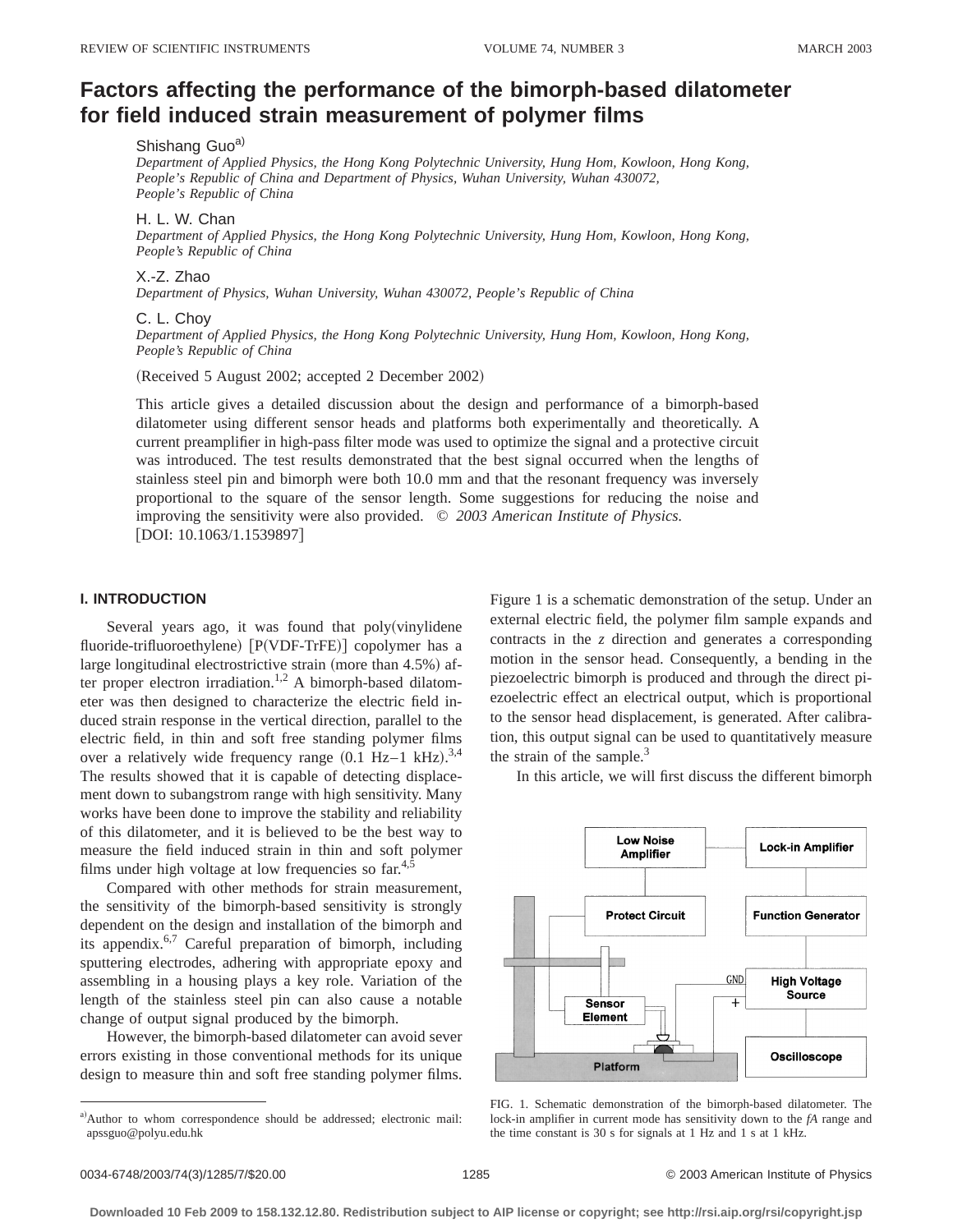

FIG. 2. Schematic demonstration of the sensor head. The displacement of the stainless steel pin at the point *G* causes the bending of the bimorph to generate a proportional current output.

sensor head designs and their calibrated performance, and then the whole setup is analyzed both from electrical and mechanical viewpoints. Some suggestions are also provided according to the experiment conditions for further improving the reliability of this instrument.

#### **II. EXPERIMENT**

We fabricated different sensor heads in order to obtain the optimum relationship between the length of bimorph and the stainless steel pin. The schematic demonstration is shown in Fig. 2. The bimorphs were commercial products and their dimensions are: thickness  $t=0.51$  mm, width  $w=1.48$  mm, and whole length  $h=15.02$  mm. The upper and lower surfaces of bimorph were sputtered with chromium buffer layer  $(typically 100–200$  Å thick) and gold outer layer  $(typically)$  $400-600$  Å thick) as electrodes. After the connection of the bimorph and stainless steel pin, the whole head was attached to a brass stage specially designed for this setup by epoxy glue at the signal port of the bimorph. Among these sensor heads, five types were chosen to analyze as listed in Table I.

No. 1 and No. 2 were similar as a reference. The *h* and *L* of them varied because they were the most important factors in this setup. In order to estimate which one was the best for measurement, a standard piezoelectric ceramic pad sample of Model ZJ-3B Piezo d33 Meter, whose  $d_{33}$ =301 pC/N, was employed as calibration standard. First the standard sample was used to get a group of data as a base line for a calibration curve of different sensor heads, and then the  $d_{33}$  of other samples was induced. From the measured values obtained by

TABLE I. Different sensor heads and their calibration.

| Sensor heads | S.S. pin<br>(mm) <sup>a</sup> | Bimorph<br>(mm) | PZT-5<br>$(491 \text{ pC/N})^c$ | PMN/PT<br>$(460 \text{ pC/N})^d$ |
|--------------|-------------------------------|-----------------|---------------------------------|----------------------------------|
| No. $1(2)^b$ | 13.5(13)                      | 13.5(13)        | 396                             | 298                              |
| No. 3        | 10                            | 10              | 509                             | 464                              |
| No. 4        |                               | 10              | 562                             | 564                              |
| No. 5        |                               | 10              | 761                             | 675                              |

<sup>a</sup>S. S. pin is the abbreviation of stainless steel pin.

<sup>b</sup>No. 1 and No. 2 are similar with a slight difference in the length as reference.

c PZT-5 is made from PKI-552 commercial powders; 491 pC/N is the measured value, thickness is 1.54 mm and diameter is 13.57 mm.

d PMN/PT pad is in the ratio of 65%/35%, sintered at 1200 °C and poled under 3 kV/m; 460 pC/N is the measured values and thickness is 0.86 mm and diameter is 10.47 mm.



FIG. 3. (1) The current measured by a lock-in amplifier at different frequencies vs displacement in a PZT standard (the displacement in PZT=4.91 Å $\times$ Applied Voltage) cure. (b) The calibration curve of the bimorph sensor. The inserted graph is the calibration curve of 1 Hz with 30 s time constant of the lock-in amplifier. Open circles are the experimental data and solid line is a linear fitting curve.

Model ZJ-3B Piezo d33 Meter, it can be seen that the values obtained by No. 3 head were closest to the correct values as shown in Table I. Figure 3 is the calibration curve of the No. 3 head at different frequencies. In our experiment system, the PZT-5 listed in Table I was chosen as the calibration standard because of its biggest piezoelectric constant  $d_{33}$  (491 pC/N) and No. 3 was used as an appropriate sensor head in the following measurements.

Two platforms for different samples under different applied electric fields were designed as presented in Fig. 4. Figure  $4(a)$  was one suitable for many kinds of piezoelectric materials like ceramic pads and polymer films under low electric field. This platform had a Teflon container to load sample. Thin conducting electrode (chromium/gold) was evaporated on a glass substrate and then the glass substrate was pasted on the bottom container. Two special pins were installed. One was connected to the electrode as the high voltage input and the other was connected to the sample as ground. The electric field was provided by a high voltage amplifier (Trek Model 663A Power Supply and Model  $662 \pm 10$  kV amplifier). An oscilloscope (Hewlettt-Packard 54645A Oscilloscope) was used to monitor the high voltage signal. Figure  $4(b)$  was a platform suitable for soft and thin polymer films when a high voltage was needed. A brass con-

**Downloaded 10 Feb 2009 to 158.132.12.80. Redistribution subject to AIP license or copyright; see http://rsi.aip.org/rsi/copyright.jsp**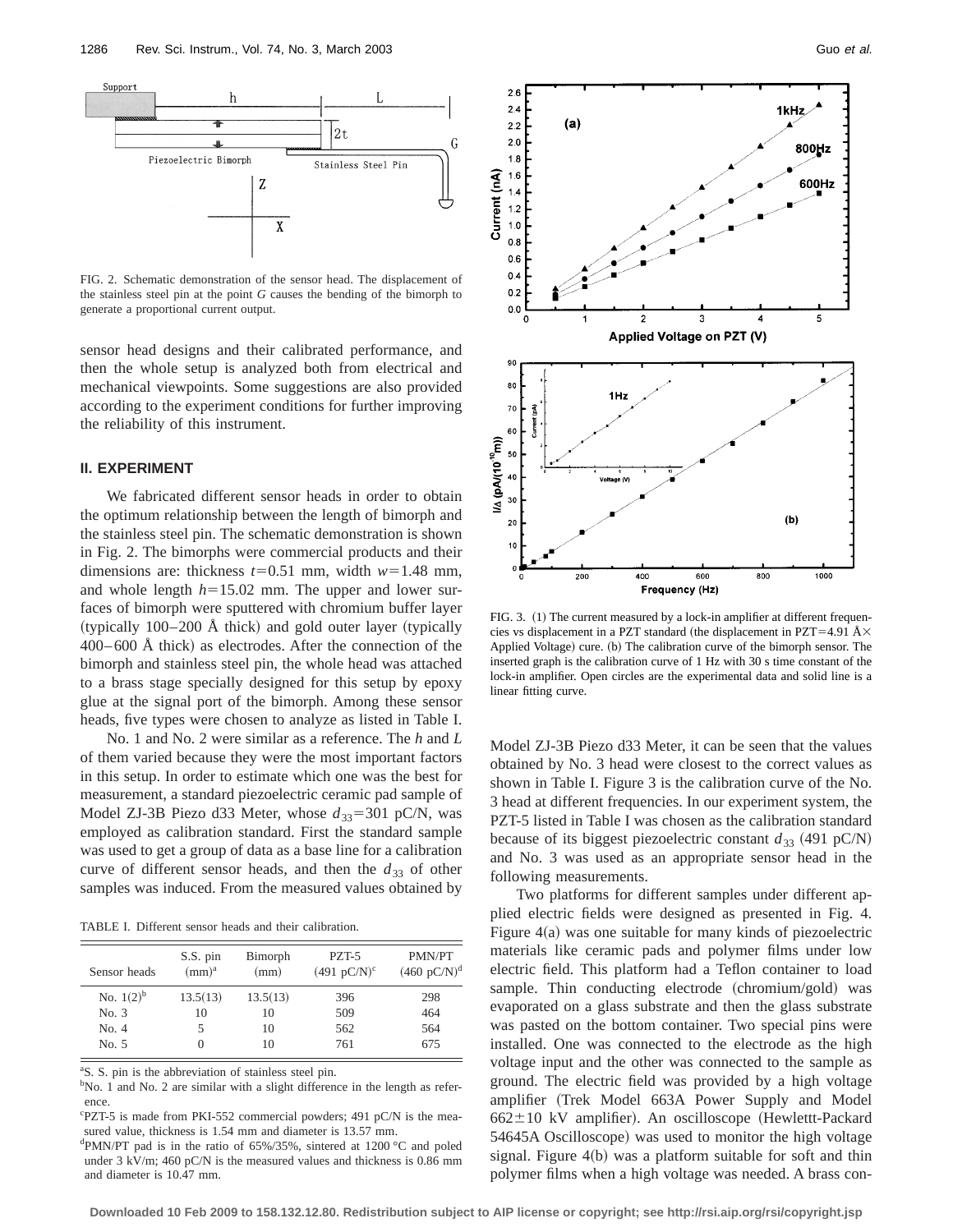

FIG. 4. (a) The platform for piezoelectric ceramic materials and polymer films under a low electric field.  $(b)$  The platform for thin and soft polymer films under a relative high electric field when samples are immersed in insulated oils (silicon oil).

tainer was machined and a brass hemisphere was buried in a Teflon holder while just exposing a point of the surface. Then the Teflon holder was attached on Bakelite pad and the high voltage was led to the brass hemisphere through a hole drilled on the center of holder. Another ground pin was installed to touch the sample as illustrated. Under high electric field the film was clamped by the stainless steel pin and the point of brass hemisphere immersed in insulated oil (silicon oil, capacitor oil, etc.) in void of spark. It will expand or contract in the longitudinal direction when driven by electric field, so the pin as ground should contact the edge of the sample solidly and cannot vibrate.

The bimorph-based dilatometer is very sensitive to low frequencies, so it is necessary to fix the bimorph housing to reduce vibration. $3$  On the other hand, the environmental noise such as air turbulence and electromagnetic disturbance can also limit the probe sensitivity greatly. A method to reduce the noise is to put this setup in a closed chamber but it is not convenient to operate during the measurement. In our setup, a shielding housing was designed only to enclose the bimorph, and a BNC female connector was installed to lead the signal out to a lock-in amplifier (Model SR850 DSP lock-in amplifier). This part was fixed on a stage that can move along  $x-y-z$  directions precisely. A voltage  $(0.05-10 \text{ V})$ generated by an arbitrary function generator (Sony Tektronix AFG310) was amplified by the high voltage amplifier and then applied to the sample as high electric field. Considering the polymer film may break down under high voltage and cause severe damage to the lock-in amplifier due to the short



FIG. 5. The schematic of protective circuit between the output of bimorph and lock-in amplifier.

voltage pulse induced by the bimorph, we added a protective circuit in front of the current output of the bimorph as shown in Fig. 5. If the input voltage amplitude was beyond 0.6 V, the diode would short circuit and keep the signal from inputting to the lock-in amplifier. The transient voltage suppressor has a 5 V normal value. A brass box shielded the circuit to reduce the electrical noise. A very small current increase was induced by the protect circuit in series with the sensor element. It may be caused by the current leakage of the transient voltage suppressor and diode of the protective circuit. However, the current change was regular and linear, which had no effect on the results according to the experimental process.

In order to optimize the output signal, a low-noise current amplifier (Model SR570 low-noise current preamplifier) was used to transform the signal from current mode to voltage mode. The frequency filter was set at a high pass of 0.1 Hz and sensitivity of 500  $\mu$ A/V at 1 kHz. As shown in Fig. 6, no significant changes in calibration occurred in this situation. The advantage of a current preamplifier is to overcome the cable loading of the active element of bimorph; the closer to the bimorph, the lower will be the contribution of the cable to the overall noise level.<sup>8</sup>

#### **III. ANALYSIS OF THE PERFORMANCE**

It is necessary to analyze the performance of the bimorph first and then characterize the setup under different situations. In this setup, the bimorph and stainless steel pin are treated as a cantilever system with one end clamped. From Ref. 3, the relationship between the force and the displacement  $\Delta$  at the sensor head (point *G*) is

$$
\Delta = BF,\tag{1}
$$

where  $F$  is the force imposed on the sample and  $B$  is a constant presented as

$$
B = \frac{4L^3}{3\pi Y^{st}r^4} + \frac{3h}{2wt^3Y}(hL + L^2 + h^2/3)
$$

and we also get the charge  $q$  and the displacement  $\Delta$  at the tip *G* of the stainless steel pin in the following equation:

$$
q = -\frac{3d_{31}(h^2 + 2Lh)}{8t^2B} \Delta,
$$
 (2)

where  $r$  is the radius and  $Y^{st}$  is the Young's modulus of the stainless steel pin, respectively. And  $d_{31}$  is the piezoelectric constant and *Y* is the Young's modulus of the bimorph, respectively.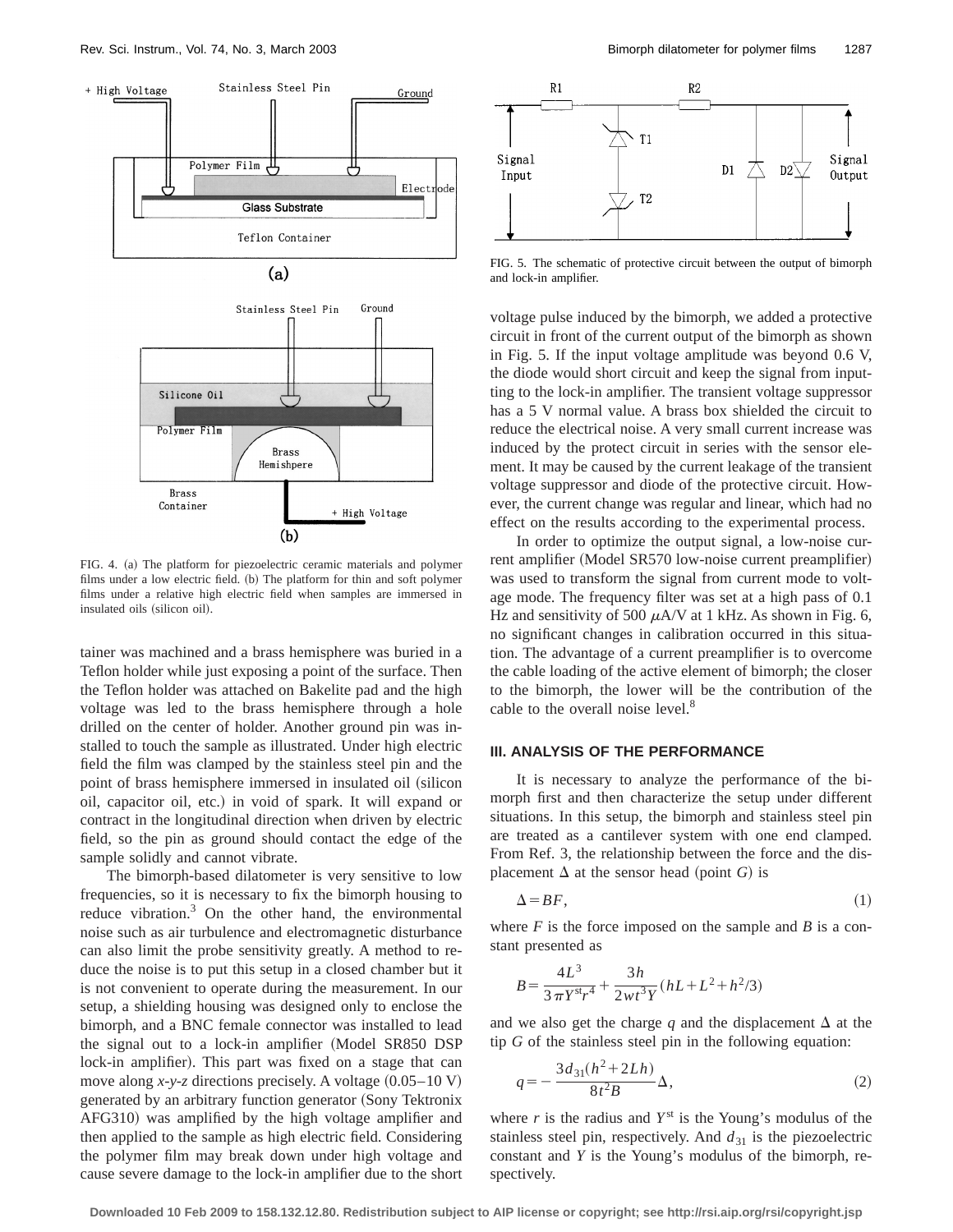

FIG. 6. (a) The output voltage of bimorph vs input voltage after using a low-noise current preamplifier SR570 in high-pass filter at 1 kHz, which also shows a good linear relationship.  $(b)$  The calibration when the signal is amplified by SR570. The sample is  $PMN/PT(65/35%)$  on platform in Fig.  $4(a)$ .

Equation (2) indicates that for a fixed displacement  $\Delta$  at point *G*, a shorter length of *h* and *L* in the sensor head will improve the sensitivity. The reason is that for a fixed displacement  $\Delta$ , a short length will result in a large force *F* in the bimorph  $[Eq. (1)]$ , which results in a high charge output. However, for the strain measurement in soft polymer films, a large force at the sensor head will inevitably introduce a large error, which certainly imposed a limit on the lengths of *h* and *L* in the device.

In order to determine the optimum dimensions for the sensor length  $(h$  and  $L)$ , the possible error induced by the force at the sensor head (point  $G$ ) on soft polymer films in the strain measurement should be analyzed. From Newton's third law, it can be derived that this force should be equal to that produced in the sample due to the deformation ( $\Delta$  $-\Delta_0$ ), i.e.,

$$
F = A\left(\Delta - \Delta_0\right)Y^P/t_p\,,\tag{3}
$$

where *A* is the contacting area of the probe head with the sample, which in our case is about  $A = \pi \times 0.35^2$  mm<sup>2</sup>,  $Y^P$  is the Young's modulus and  $t_p$  is the thickness of the polymer, respectively.  $\Delta_0$  is the static displacement of the polymer when the force  $F$  was not imposed on the sample. Clearly, a small error due to the force at the sensor head requires  $\Delta_0 / \Delta$ be nearly equal to one. Combining Eqs.  $(1)$  and  $(3)$  yields

$$
\frac{\Delta}{B} = \frac{A(\Delta - \Delta_0)Y^p}{t_p},\tag{4}
$$

which, after the rearrangement, becomes

$$
\frac{\Delta_0}{\Delta} = 1 - \frac{t_p}{ABY^p}.
$$

To satisfy the condition that  $\Delta$  is nearly equal to  $\Delta_0$ , it is required that

$$
\frac{AY^{p}}{t_{p}}\left[\frac{4L^{3}}{3\pi Y^{st}r^{4}}+\frac{3h}{2\pi t^{3}Y}(hL+L^{2}+h^{2}/3)\right]\geq 1.
$$
 (5)

One interesting consequence of the inequality is that the error due to the force *F* at the sensor head is smaller in a thin film sample  $(t_p$  is small) compared with a thick one. Apparently, in order to reduce the error, a longer length of the bimorph and stainless steel pin (*h* and *L*) is required, which was verified in our experiment.

If a sinusoidal field  $E = E_0 \sin \omega$  is used to measure the strain of electrostrictive materials, it is the second harmonic component of the strain response that is measured by the lock-in amplifier

$$
S = R(E_0 \sin \omega t)^2 = RE_0^2 (1 - \cos 2\omega t)/2,
$$

where  $R$  is the electrostrictive coefficient of copolymer and  $\omega$ is the angular frequency, respectively. From the above equation, one can get displacement of the polymer sample and then deduce the *R* from the calibration curve.

When operating at lower frequency, the frequency limit depends on the frequency range of the lock-in amplifier and the strain level of the copolymer sample. In this system, the limiting frequency of the SR850 lock-in amplifier is 0.005 Hz and the latter is caused by the increased noise of the environment and approximately proportional to 1/*f* spectrum, where  $f$  is frequency.<sup>3</sup> At the high frequency end, the operation frequency is limited by the resonant frequency of the cantilever. For a cantilever beam, the resonant frequency is inversely proportional to the square of the length of stainless steel pin and bimorph  $\left[\frac{\sim 1}{(h+L)^2}\right]$ .<sup>9,10</sup>

## **IV. EXPERIMENTAL RESULTS**

It is found that a slight change of current occurred when the sensor head contacts the sample as shown in Fig. 7. The output current decreased to a stable value after a few minutes. That may be caused by the leakage of charge because of the weak signal of the bimorph. But the current change will be eliminated by the SR570 in high-pass filter mode at low frequencies. It is also essential to make a fixed original point for every measurement and take an average value while using a long time constant of the lock-in amplifier.

Presented in Fig.  $8(a)$  is the electric impedance versus frequency of No. 3 with one end clamped and the other free. It was measured by Agilent 4294A Precision Impedance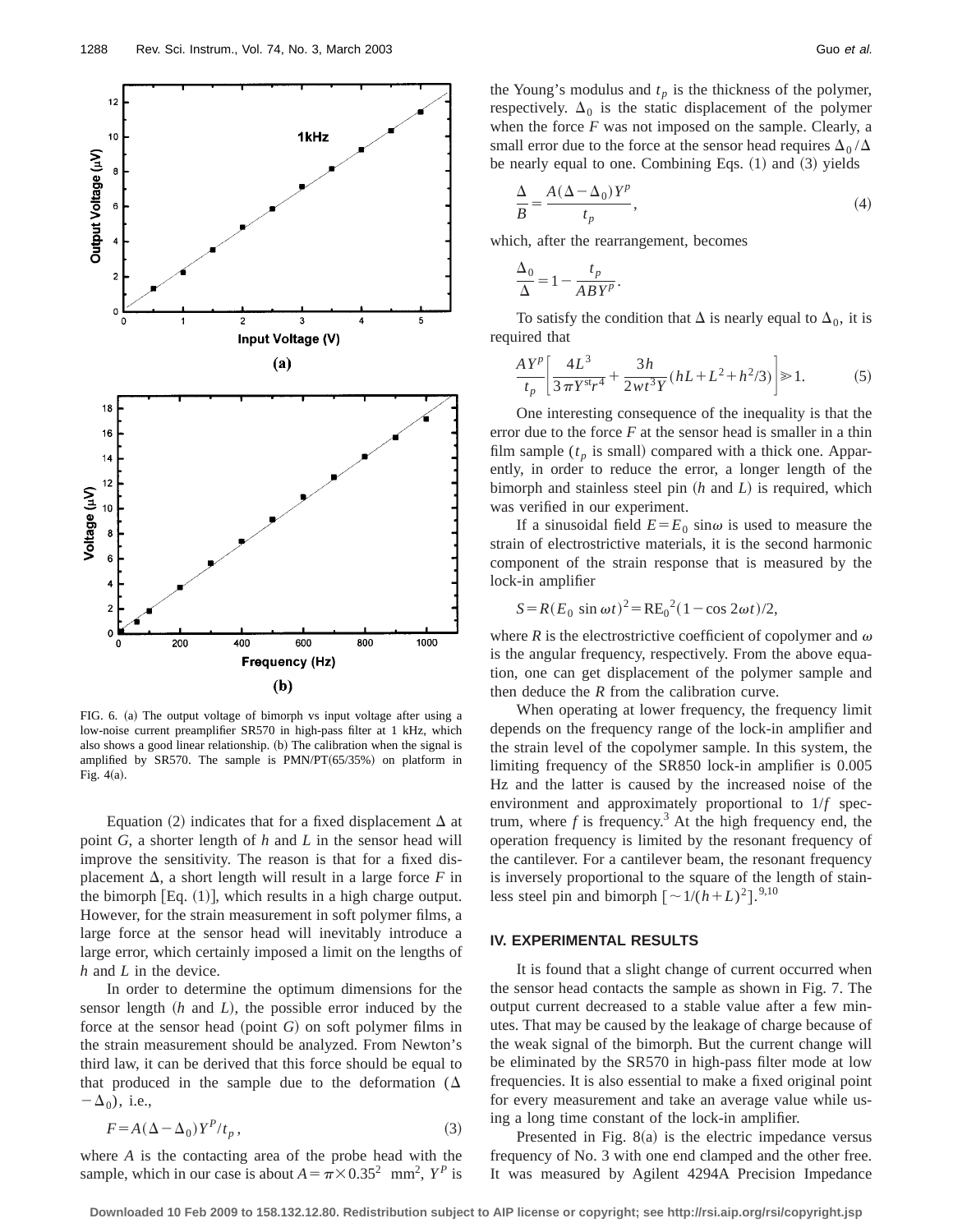

FIG. 7. The decrease of current to a stable value under a fixed position as time goes by which indicates a leakage of charge due to weak signal of the experiment setup. But it will be eliminated by SR570 in high-pass filter at low frequencies. The arrow indicates the trend of charge leakage.

Analyzer. A resonant frequency of 412.4 Hz was found below 2 kHz. Other sensor heads were also measured shown in Fig. 8(b). In Fig. 8(b), the resonant frequency without any load is raised by reducing the length of the stainless steel pin in agreement of theoretical prediction for a cantilever beam.



FIG. 8. (a) The electric impedance and phase of No. 3 sensor head as a cantilever beam with one end clamped and the other free. (b) The resonant frequencies of different sensor heads (square points) are inversely proportional to the square of the length of stainless steel pin and bimorph.



FIG. 9. The electric impedance and phase of No. 3 head measured from the bimorph when the probe head was in contact with a PZT sample on platform shown in Fig.  $4(b)$ . There is no resonance at frequencies below 2 kHz and the other sensor heads are similar to No. 3. When operating at low frequencies, a long time constant of a lock-in amplifier is preferred.

In order to get reliable measurements, it is important to operate below the resonant frequency.

Shown in Fig. 9 is the electric impedance versus frequency of the No. 3 head when the probe head was in contact with a PZT sample on platform shown in Fig.  $4(b)$ . It can be seen that there is no apparent resonance at frequencies below 2 kHz. One of the characteristics of the bimorph-based dilatometer is that it can be operated at very low frequency free from the resonance with reliability, so our setup can also work well at low frequency, for example, 10 Hz or 1 Hz.<sup>3</sup>

A commercial  $P(VDF-TrFE)$   $(80/20 \text{ mol\%})$  copolymer sample was used to calibrate the setup under low electric field. The sample was  $16.5$  mm $\times$ 19.5 mm in dimension with a thickness of 30  $\mu$ m and the  $d_{33}$  was about 25 pC/N. When a 10 V voltage was applied on it, the output voltage obtained from the sensor element was not stable at low frequencies as shown in Fig. 10. From the piezoelectric effect, the displacement caused by the electrical field in that copolymer film was very small at low frequencies, which leads to a weak output from the bimorph, so it is appropriate to choose a sample with a larger piezoelectric constant as calibration standard.



FIG. 10. The output voltage as a function of frequency when a commercial P(VDF-TrFE) (80/20 mol %, 25 pC/N, 30  $\mu$ m) copolymer film was used to calibrate the setup.  $V_{p-p}$  was the peak voltage and  $V_{\text{rms}}$  was the root of mean square voltage.

**Downloaded 10 Feb 2009 to 158.132.12.80. Redistribution subject to AIP license or copyright; see http://rsi.aip.org/rsi/copyright.jsp**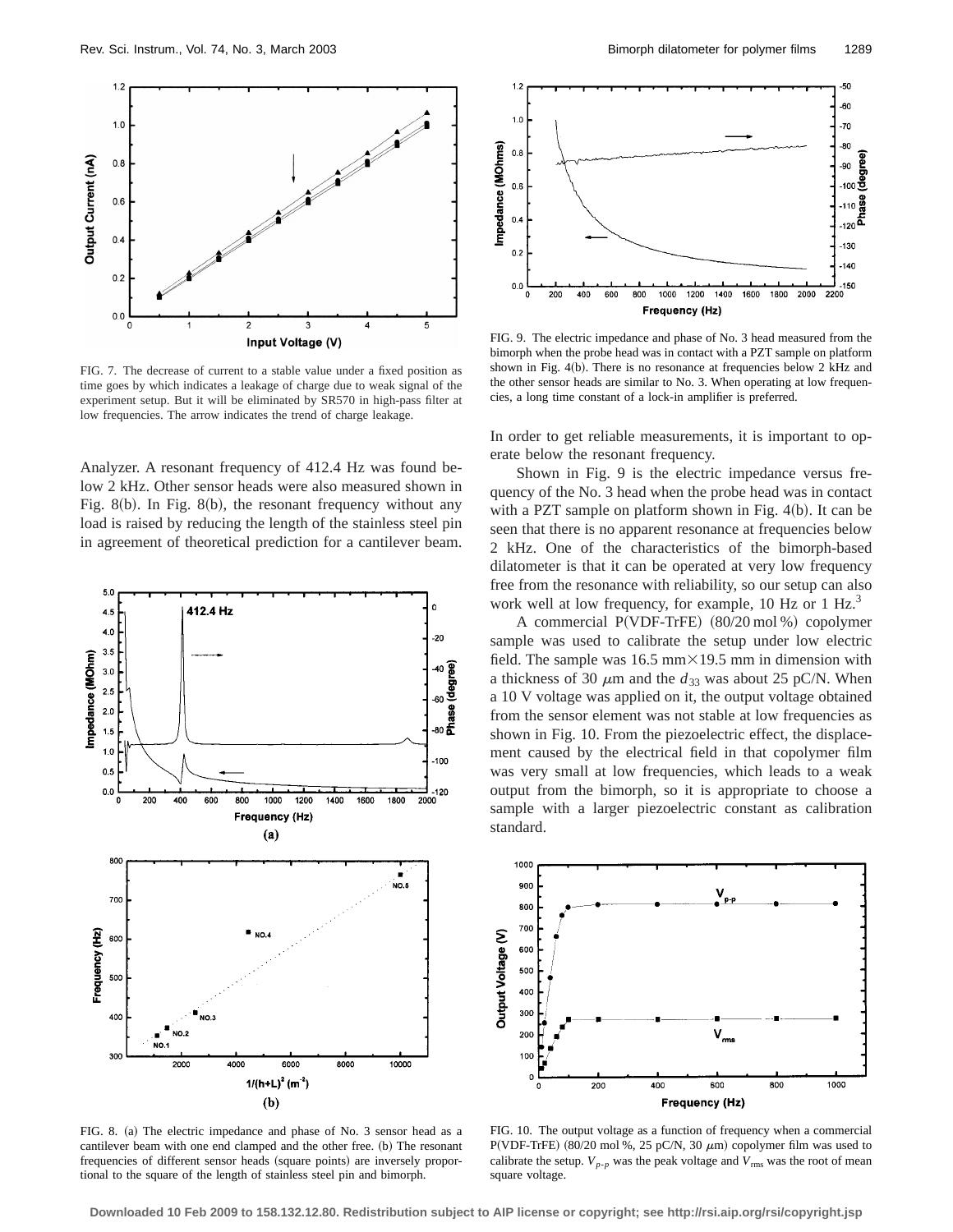

FIG. 11. (a) The amplitude of longitudinal strain as a function of the square of electric field for  $H^+$  irradiated P(VDF-TrFE) (70/30 mol %, 107 Mrad) at 1 Hz, 10 Hz, and 100 Hz on platform in Fig. 4(b). (b)  $R$  coefficient of  $PMN/PT(65/35%)$  as a function of frequencies on platform in Fig. 4(a).

In polymeric materials, high-energy particle irradiation has been widely used to modify their properties, for example, phase transition, dielectric constant, etc.<sup>11</sup> For irradiated P(VDF-TrFE) copolymer films, it was found that very high longitudinal strain will be induced under high electric field while the transverse strain is relatively small.<sup>12</sup> A very high longitudinal electromechanical response in comparison with the transverse one can significantly enhance the influence of the lateral modes on the thickness resonance and improve the performance of the devices utilizing the longitudinal strain such as ultrasonic transducers, actuators and, sensors. $13,14$  So it is a good way to evaluate the strain response of those copolymers at high electric field by the bimorph-based dilatometer.

Then we measured the electrostrictive coefficient *R* of some materials at room temperature. Figure  $11(a)$  is a strain versus the square of electric field at different low frequencies of  $H^+$  irradiated P(VDF-TrFE) (70/30 mol %, 107 Mrad) on platform shown in Fig.  $4(b)$ . It shows a good linear relationship between strain and the square of electric field. Because the irradiated copolymers will show typical features of the

relaxor ferroelectric, including dielectric constant peak broadened markedly, the electrostrictive coefficient *R* strongly depends on frequency.<sup>15,16</sup> According to early study, the electrostrictive coefficient  $R$  of  $P(VDF-TrFE)$  copolymers in the ferroelectric phase was extrapolated from the strain versus polarization hysteresis loop and found to be in the range from  $-3.19 \times 10^{-18}$  m<sup>2</sup>/V<sup>2</sup> to  $-3.8 \times 10^{-18}$  $\text{m}^2/\text{V}^2$ .<sup>17</sup> But in a recent study for electron irradiated copolymers, the *R* was in the range from  $-0.6\times10^{-18}$  to  $-2.2$  $\times 10^{-18}$  m<sup>2</sup>/V<sup>2</sup> at low frequency.<sup>18,19</sup> In Fig. 11(a), the |R| will slightly increase  $(R_{10 \text{ Hz}} = -1.408 \times 10^{-18} \text{ m}^2/\text{V}^2)$  as the frequency decreases  $(R_{1\text{Hz}} = -1.718 \times 10^{-18} \text{ m}^2/\text{V}^2)$  below 100 Hz.

Figure 11(b) is the electrostrictive coefficient  $R$  of PMN/  $PT(65/35%)$  using the platform shown in Fig. 4(a). As widely used electrostrictive materials, the frequency and temperature are the most important factors affecting the performance of *R* coefficient for PMN/PT relaxor ferroelectric.<sup>20,21</sup> In Fig. 11(b), the *R* was also increased  $(R_{1 \text{ kHz}} = 3.83 \times 10^{-16} \text{ m}^2/\text{V}^2)$  as the frequency decreased  $(R_{100 \text{ Hz}} = 7.21 \times 10^{-16} \text{ m}^2/\text{V}^2)$ . But *R* became unreliable near resonance frequency (412.4 Hz) as shown at 400 Hz  $(R_{400 \text{ Hz}} = 5.31 \times 10^{-16} \text{ m}^2/\text{V}^2)$ . The appearance of the frequency dispersion in Figs.  $11(a)$  and  $11(b)$  is characteristic of the relaxor ferroelectric materials.<sup>22</sup>

Apparently, the results from the above discussion indicate that the device can be used reliably for the strain measurement in polymeric films and ceramics without imposing large stress or mechanical constrains, which implies the similar principle as other equipment.<sup>23,24</sup> It is believed that the bimorph-based dilatometer is an effective way in strain measurement with high sensitivity and stability.

### **ACKNOWLEDGMENTS**

This work was supported by the Centre for Smart Materials of The Hong Kong Polytechnic University. It was also supported in part by the National Natural Science Foundation of China under Grant Nos. 59973015 and 59943001.

- <sup>1</sup>Q. M. Zhang, V. Bharti, and X. Zhao, Science 280, 2101 (1998).
- $2X-Z$ . Zhao, V. Bharti, and Q. M. Zhang, Appl. Phys. Lett. **73**, 2054  $(1998).$
- <sup>3</sup> J. Su, P. Moses, and Q. M. Zhang, Rev. Sci. Instrum. **69**, 2480 (1998).
- <sup>4</sup>Z.-Y. Cheng *et al.*, J. Appl. Phys. **86**, 2208 (1999).
- <sup>5</sup>M. Zhenyi, J. I. Scheinbeim, J. W. Lee, and B. A. Newman, J. Polym. Sci., Part B: Polym. Phys. 32, 2721 (1994).
- 6R. F. Saraf, H. Tong, T. W. Poon, B. D. Silverman, P. S. Ho, and A. R. Rossi, J. Appl. Polym. Sci. 46, 1329 (1992).
- ${}^{7}$ H. Wang, Q. M. Zhang, L. E. Cross, R. Ting, C. Coughlin, and K. Rittenmyer, Proceedings of the 9th IEEE International Symposium on Applications of Ferroelectrics, 1994, p. 182.
- 8P. A. Lewin, M. E. Schafer, and R. C. Chivers, Ultrasound Med. Biol. **13**, 141 (1987).
- <sup>9</sup>Landau and E. M. Lifshitz, *Theory of Elasticity* (Pergamon, Oxford, 1986).
- <sup>10</sup> J. M. Herbert, *Ferroelectric Transducer and Sensors* (Gordon and Breach, New York, 1982).
- $11$ A. Lovinger, Macromolecules **18**, 190 (1985).
- 12Q. M. Zhang, Z.-Y. Cheng, V. Bharti, T.-B. Xu, H. Xue, T. Mai, and S. J. Gross, Proc. SPIE 3987, 37 (2000).
- 13L. F. Brown, IEEE Trans. Ultrason. Ferroelectr. Freq. Control **47**, 1377  $(2000).$